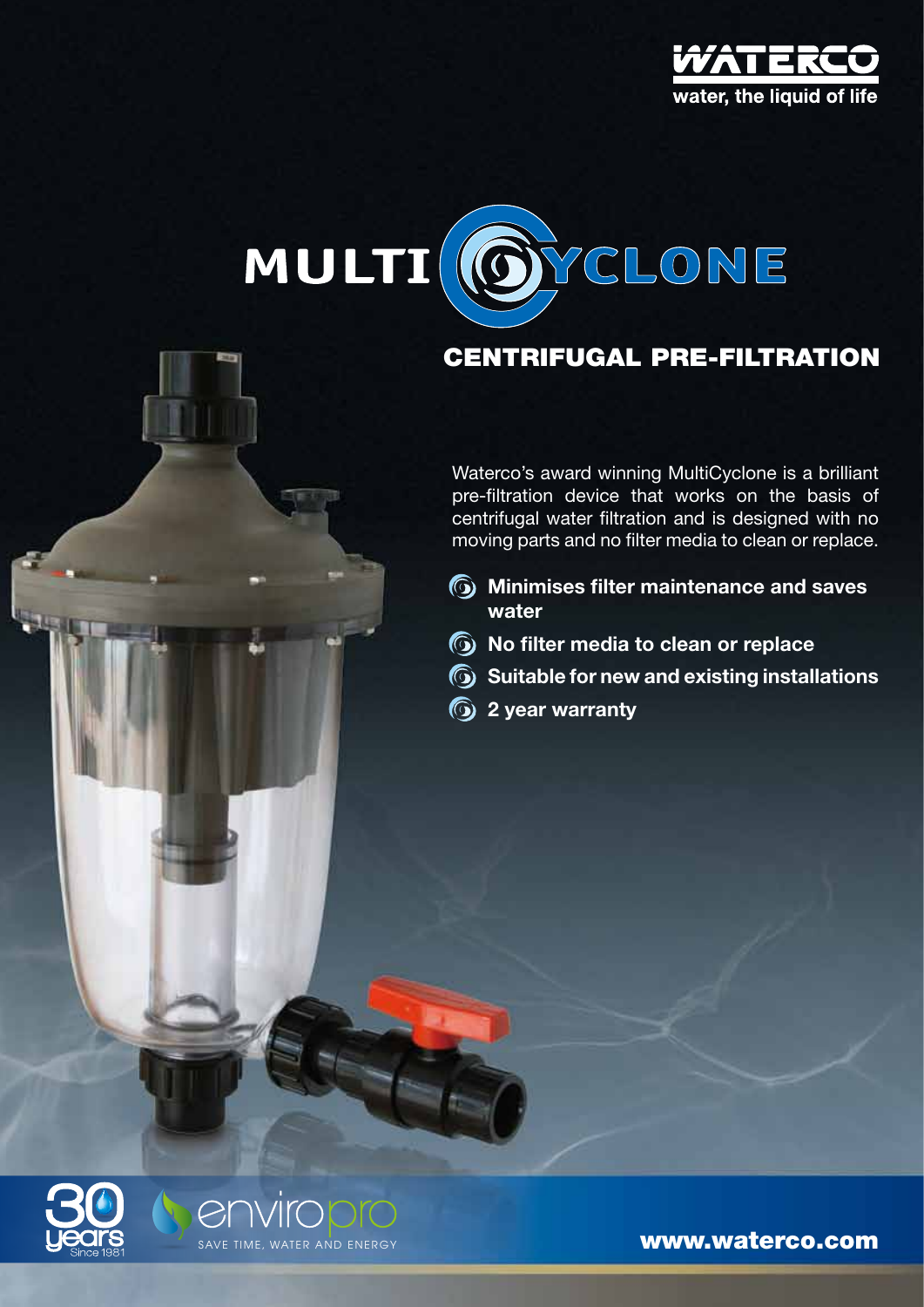## Ease filter workload

MultiCyclone pre-filters up to 80% of the filter's incoming dirt load easing the workload of the swimming pool filter. As the MultiCyclone intercepts more and more dirt, the flow rate remains unchanged.

- $\checkmark$  Improving pool water circulation
- $<sub>z</sub>$  Enhancing the performance of the automatic</sub> pool cleaner and in floor cleaning system
- $J$  Allowing effective pool vacuuming without burdening the pool filter
- $\checkmark$  Minimising filter maintenance and saving water



## Minimise backwash frequency

The installation of a MultiCyclone as a pre-filter to a sand filter can reduce its backwash frequency to once per year, resulting in a saving of up to 7,000 litres of water per year for an average domestic sized swimming pool.

## Minimise cartridge cleaning and replacement

The installation of a MultiCyclone as a pre-filter to a cartridge filter can reduce filter cartridge cleaning and replacement to once per swimming season and even up to once per year, depending on the size of the cartridge filter.





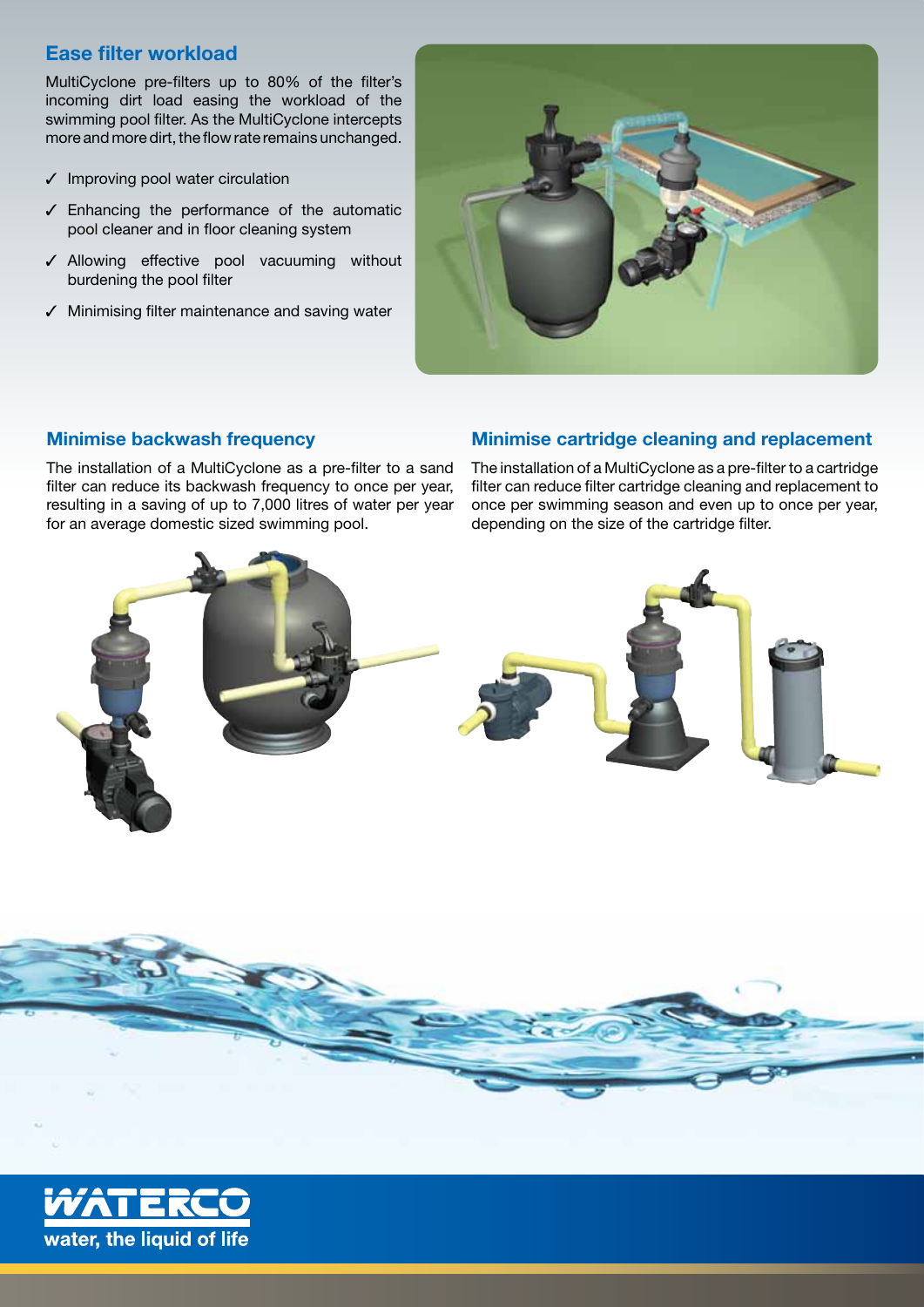## Centrifugal water filtration

The MultiCyclone works on the basis of centrifugal water filtration. There are no moving parts to wear and tear, and no filter media to clean or replace.



## Simple maintenance

The MultiCyclone is easily cleaned by opening its purge valve. Only 15 litres of water is discharged to cleanse the MultiCyclone.



## **Specifications**

| <b>Model</b>                                                                                                  | <b>Connection Minimum Maximum</b><br><b>Ports</b> | <b>Flow</b> | <b>Flow</b> | <b>Maximum</b><br><b>Pressure</b> |
|---------------------------------------------------------------------------------------------------------------|---------------------------------------------------|-------------|-------------|-----------------------------------|
| <b>MultiCyclone12</b> 40mm / 1 $\frac{1}{2}$ 40lpm / 300lpm / 1<br>2.4m <sup>3</sup> /hr 18m <sup>3</sup> /hr |                                                   |             |             | . │350 kPa (50psi)│               |